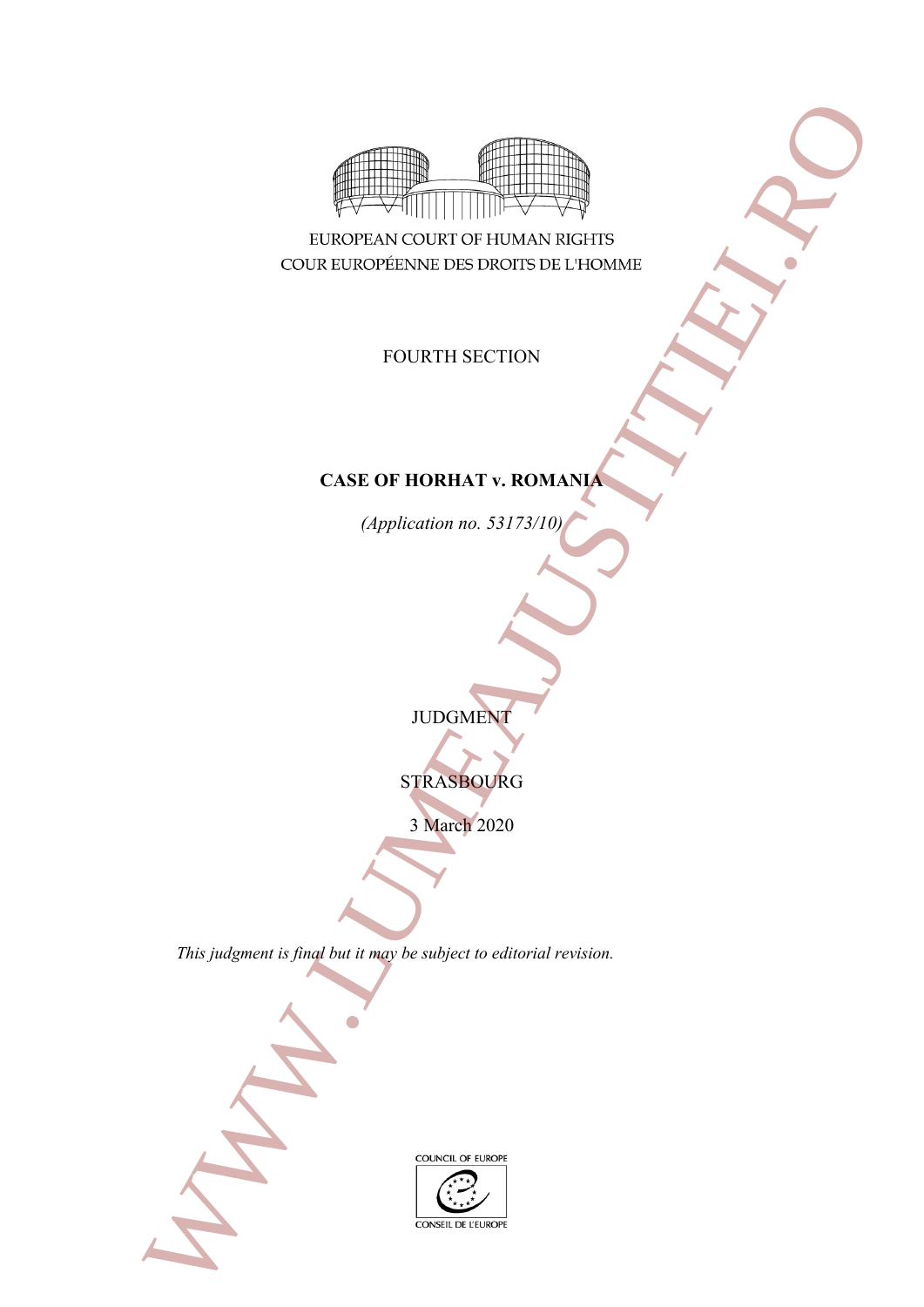W. LUMER RAND IN WALK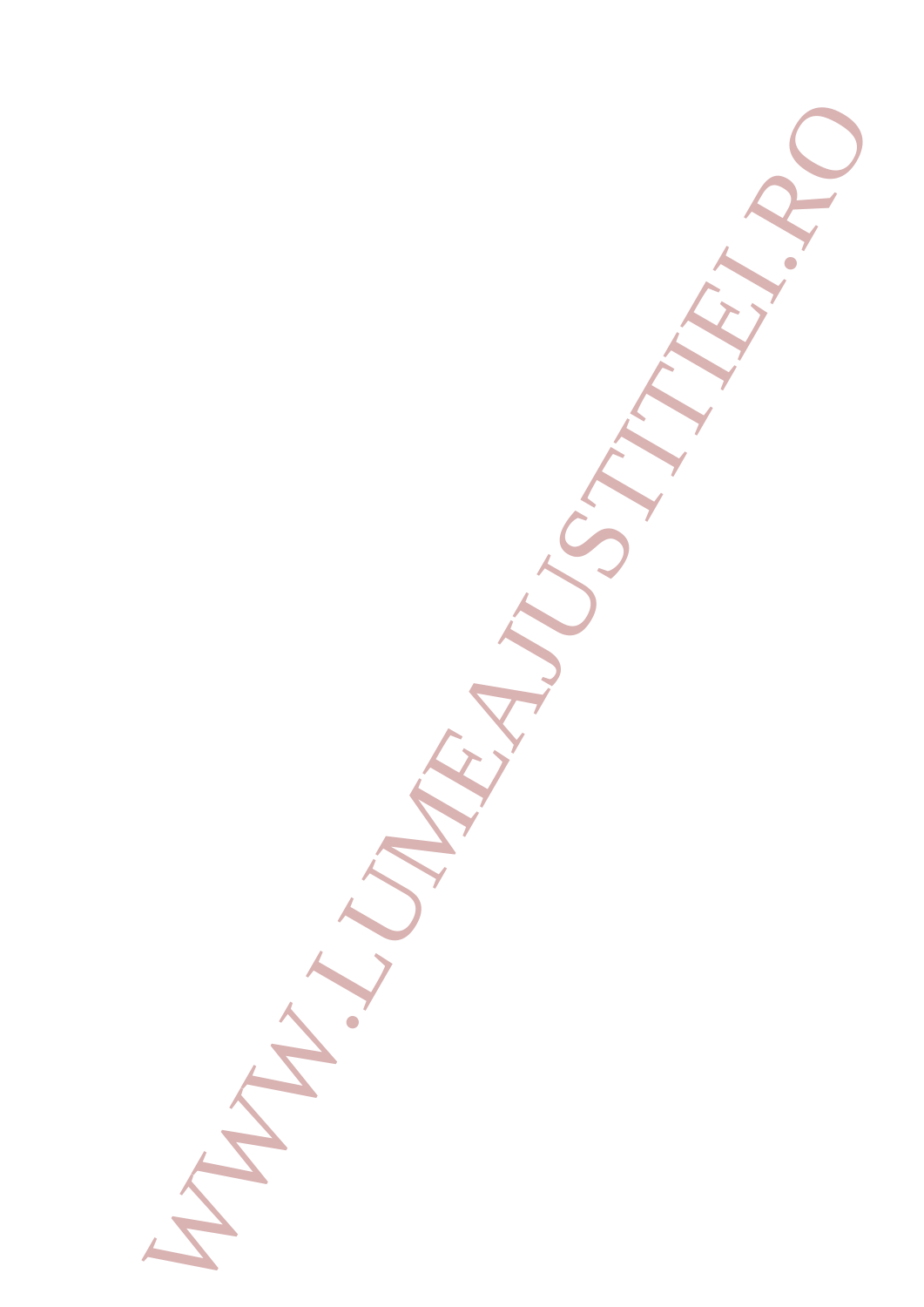#### **In the case of Horhat v. Romania,**

The European Court of Human Rights (Fourth Section), sitting as a Committee composed of:

Faris Vehabović, *President,* Iulia Antoanella Motoc,

Carlo Ranzoni, *judges,*

and Ilse Freiwirth, *Deputy Section Registrar,*

Having deliberated in private on 11 February 2020,

Delivers the following judgment, which was adopted on that date:

### PROCEDURE

1. The case originated in an application (no. 53173/10) against Romania lodged with the Court under Article 34 of the Convention for the Protection of Human Rights and Fundamental Freedoms ("the Convention") by a Romanian national, Mr Ioan Horhat ("the applicant"), on 4 August 2010.

2. The applicant was represented by Ms I.C. Bogoş, a lawyer practising in Alba-Iulia. The Romanian Government ("the Government") were represented by their Agents, Ms C. Brumar and Simona-Maya Teodoroiu, of the Romanian Ministry of Foreign Affairs.

3. On 1 September 2015 notice of the applicant's complaint under Article 4 of Protocol No. 7 was given to the Government and the remainder of the application was declared inadmissible pursuant to Rule 54 § 3 of the Rules of Court.

4. The Government objected to the examination of the application by a Committee. Having considered the Government's objection, the Court rejects it.

## THE FACTS

### I. THE CIRCUMSTANCES OF THE CASE

5. The applicant was born in 1948 and lives in Jidvei.

<span id="page-2-0"></span>6. On 1 November 2006 the National Anticorruption Department (*Departamentul Național Anticorupție* – "the DNA") instituted criminal proceedings against the applicant for embezzling European Union funds.

7. On 5 December 2006 a prosecutor attached to the DNA discontinued the criminal proceedings against the applicant on the ground that the acts committed by him were not serious enough to constitute an offence and ordered the applicant to pay an administrative fine of 1,000 Romanian Lei (RON – approximately 291 euros (EUR)). The prosecutor also held that the penalty was to be enforced in accordance with the relevant criminal 21022147 × 10244474 MOMPA Normania.<br>
1022147 × 10244474 MOMPA Normania.<br>
1. De Liverpois Columbine composed of<br>
1. Leady behidred of Human Rights (Fourth Section), stiming as a location<br>
1. Committee composed of Human Ri

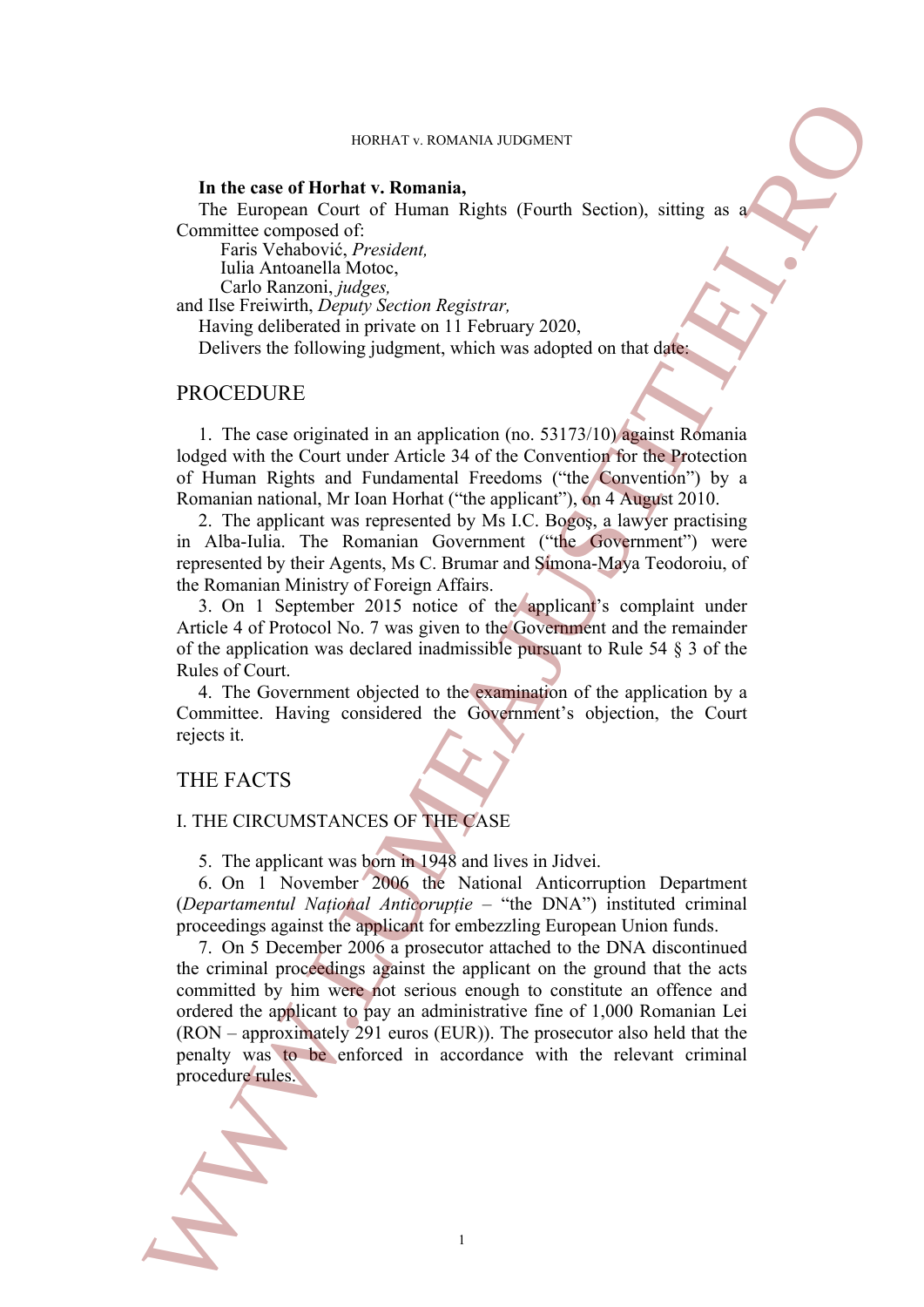<span id="page-3-3"></span><span id="page-3-0"></span>8. The applicant never contested this decision before a court and on 5 January 2007 he paid the administrative fine. He never asked for the fine to be reimbursed because he alleged that it had never been cancelled.

9. On 9 August 2007 a superior prosecutor attached to the DNA reviewed the decision of 5 December 2006 of her own motion. Relying on Article 270 § 1 (c) and Article 273 of the Code of Criminal Procedure ("the CCP"), the superior prosecutor quashed the aforementioned decision and reopened the criminal proceedings previously instituted against the applicant for embezzling European Union funds. She contended that according to the available evidence in the case-file, and as also acknowledged by the lower prosecutor, the applicant had intentionally misappropriated European Union funds which had not been recovered during the criminal proceedings. As a result, the superior prosecutor considered the decision of 5 December 2006 to be unlawful. 30, 132, 2001 and the minimal method of a public proceeding and the move and the final nature of a public proceeding and the final nature of a public proceeding a public proceeding of a public proceeding of a public 200

10. On 21 September 2007 the DNA indicted the applicant for embezzling European Union funds and sent his case for trial to the Blaj District Court ("the District Court").

11. In an interlocutory judgment of 23 June 2009 the District Court noted that, according to the applicant's lawyer's arguments, the DNA's initial decision in the case had been to fine the applicant, who had paid that fine and reimbursed the embezzled funds.

12. On 27 October 2009 the District Court examined the case on the merits and acquitted the applicant on the ground that the acts committed by him did not constitute an offence. The DNA appealed against the judgment.

13. On 18 January 2010 the Alba County Court allowed the DNA's appeal, quashed the first-instance court's judgment, convicted the applicant of embezzling European Union funds and sentenced him to a suspended sentence of six months' imprisonment. It held that the acts committed by the applicant formed the elements of an offence. The applicant lodged an appeal on points of law against the judgment.

<span id="page-3-2"></span>14. By a final judgment of 11 March 2010 the Alba-Iulia Court of Appeal, by a majority, dismissed the applicant's appeal on points of law as ill-founded. In a separate opinion, the dissenting judge was of the view that the acts committed by the applicant had not been serious enough to constitute an offence and that it would have been sufficient to impose an administrative penalty on the applicant.

## II. RELEVANT DOMESTIC AND EUROPEAN UNION LAW AND PRACTICE AND INTERNATIONAL LAW MATERIAL

<span id="page-3-1"></span>15. The relevant parts of the Criminal Code and of the CCP, as in force at the material time, concerning the imposition and enforcement of administrative fines, the discontinuation and reopening of criminal

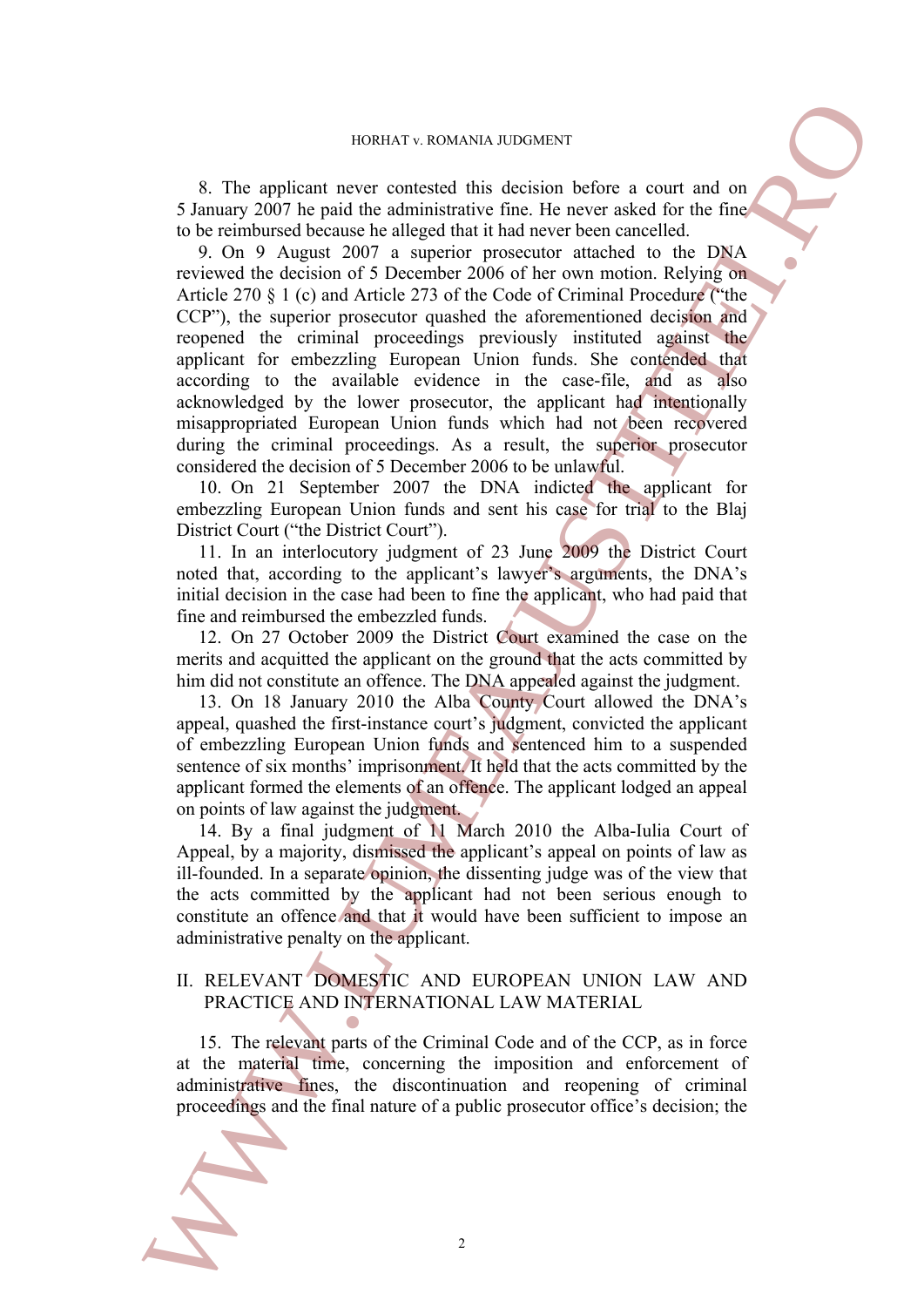relevant domestic practice concerning the interpretation and application of the *res judicata* principle; the relevant parts of the Explanatory Report on Protocol No. 7 to the Convention; and the relevant international-law materials, European Union law and the case-law of the Court of Justice of the European Union are set out in *Mihalache v. Romania* ([GC], no. 54012/10, §§ 33-43, 8 July 2019). and the method in the domestic content in the domestic case-file of the domestic case-file. The method in the domestic case-file. The domestic case-file of the domestic case-file of the domestic case-file. The domestic ca

### THE LAW

## I. ALLEGED VIOLATION OF ARTICLE 4 OF PROTOCOL No. 7 TO THE CONVENTION

16. The applicant complained that he had been prosecuted and punished twice for the same offence. He relied on Article 4 of Protocol No. 7 to the Convention, which, in so far as relevant, reads:

"1. No one shall be liable to be tried or punished again in criminal proceedings under the jurisdiction of the same State for an offence for which he has already been finally acquitted or convicted in accordance with the law and penal procedure of that State.

2. The provisions of the preceding paragraph shall not prevent the reopening of the case in accordance with the law and penal procedure of the State concerned, if there is evidence of new or newly discovered facts, or if there has been a fundamental defect in the previous proceedings, which could affect the outcome of the case.

#### **A. Admissibility**

 $\ddot{\phantom{0}}$ 

### *1. Non-exhaustion of domestic remedies*

17. The Government argued that the applicant had not exhausted the available domestic remedies. The DNA's decisions of 5 December 2006 and 9 August 2007 (see, respectively, paragraphs 7 and 9 above) were not attached to the file available to the domestic courts and the applicant had not argued before the last-instance court, even in substance, that the authorities had breached the *ne bis in idem* principle in his case.

18. The applicant argued that he had raised the matter of the fine imposed on him before the first-instance court.

19. The Court reiterates the general principles set out in its case-law concerning the exhaustion of domestic remedies (see *Gherghina v. Romania* [GC] (dec.), no. 42219/07, §§ 83-89, 9 July 2015).

20. In the present case, the Court notes that the applicant did not argue before the appellate courts that he had been fined by the DNA for the same offence or that the domestic authorities had breached the *ne bis in idem* principle in his case. In addition, the DNA's decisions of 5 December 2006

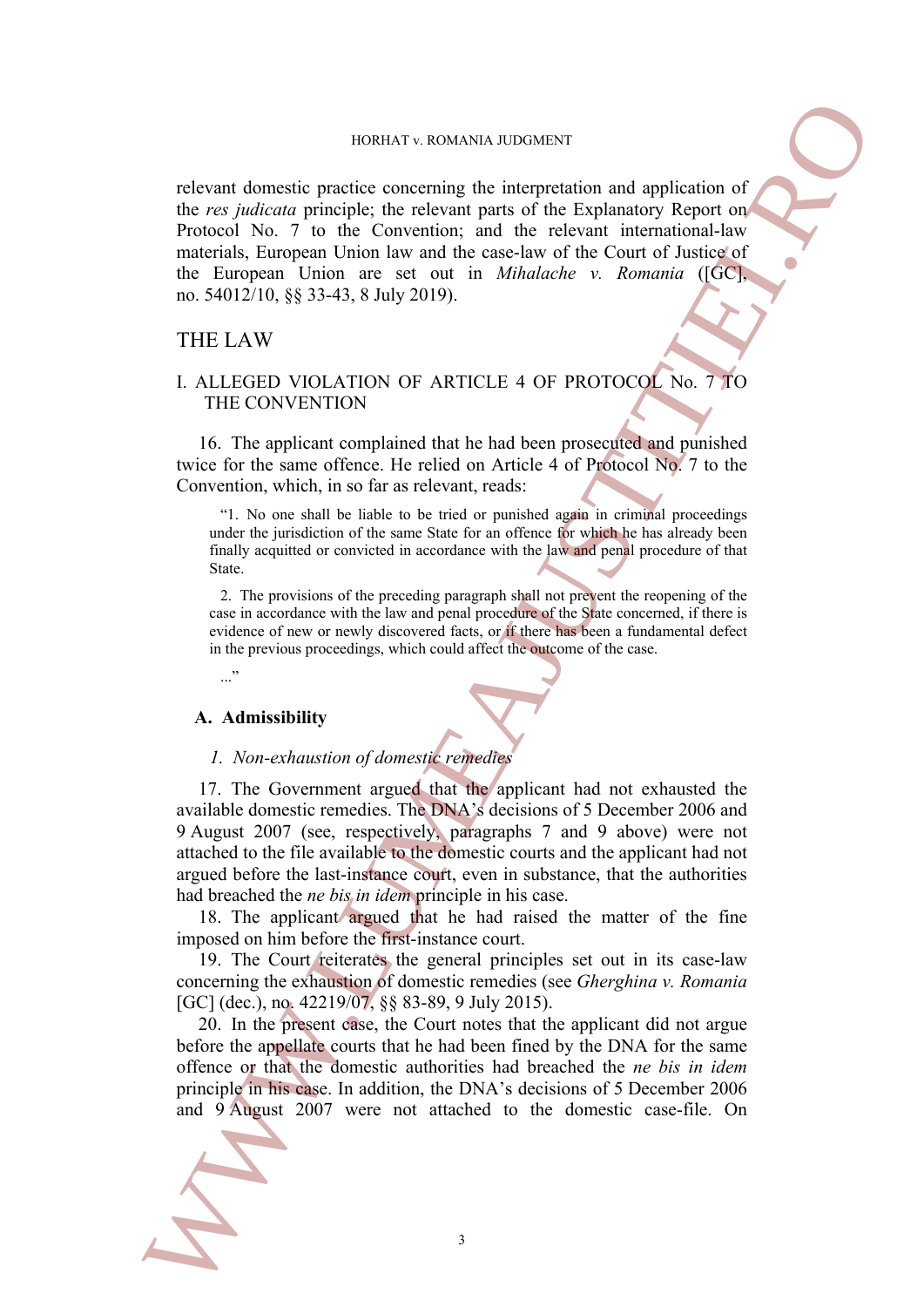4 December 2015 the District Court had informed the Government that the aforementioned decisions could not be found in the domestic case-file.

21. However, the Court notes that – according to the Government's own submissions (see paragraph 28 below) and to the relevant domestic practice (see paragraph 15 above) – the courts reasoned that a prosecutor's decision to discontinue the criminal proceedings instituted in a case, regardless of whether or not a penalty had been imposed, acquired the force of *res judicata* and therefore became relevant for an argument concerning an alleged breach of the principle of *ne bis in idem* only after it had been upheld by a final court judgment. By this reasoning, the DNA's decision of 5 December 2006 had never been reviewed and upheld by a court and therefore it could not be considered to be a final judgment which had acquired the force of *res judicata*. 2020147 x 10044474 [M](#page-6-0) ID[E](#page-6-1)NTIFY a TOWER ALTERCT CONTINUES TO CONTINUES THE CONTINUES TO CONTINUES THE CONTINUES TO CONTINUES TO CONTINUES TO CONTINUES TO CONTINUES TO CONTINUES TO CONTINUES TO CONTINUES TO CONTINUES TO CON

22. In such circumstances the Court considers that the applicant was relieved of the necessity of raising before the appellate courts, either expressly or in substance, an argument about the alleged breach of the *ne bis in idem* principle in his case, given that such an argument would stand no realistic prospects of success because the decision of 5 December 2006 was not considered a final judgment. The Court also finds relevant in this connection the fact that the Government have not supported their objection by submitting any relevant case-law indicating that the domestic courts would allow complaints concerning an alleged breach of the principle of *ne bis in idem* in circumstances similar to those of the applicant.

23. In the light of the foregoing, the Court considers that the Government's preliminary objection of non-exhaustion of domestic remedies must be dismissed.

### *2. Manifestly ill-founded*

24. Relying on the arguments submitted in connection with the merits of the case (see paragraphs 28-29 below), the Government argued that the applicant's complaint was manifestly ill-founded.

25. The applicant did not submit observations on this point.

26. The Court notes that the applicant's complaint raises issues of fact and Convention law, such that it cannot be rejected on the ground of being manifestly ill-founded within the meaning of Article 35 § 3 (a) of the Convention (see *Mihalache v. Romania* [GC], no. 54012/10, § 46, 8 July 2019). It further notes that it is not inadmissible on any other grounds, and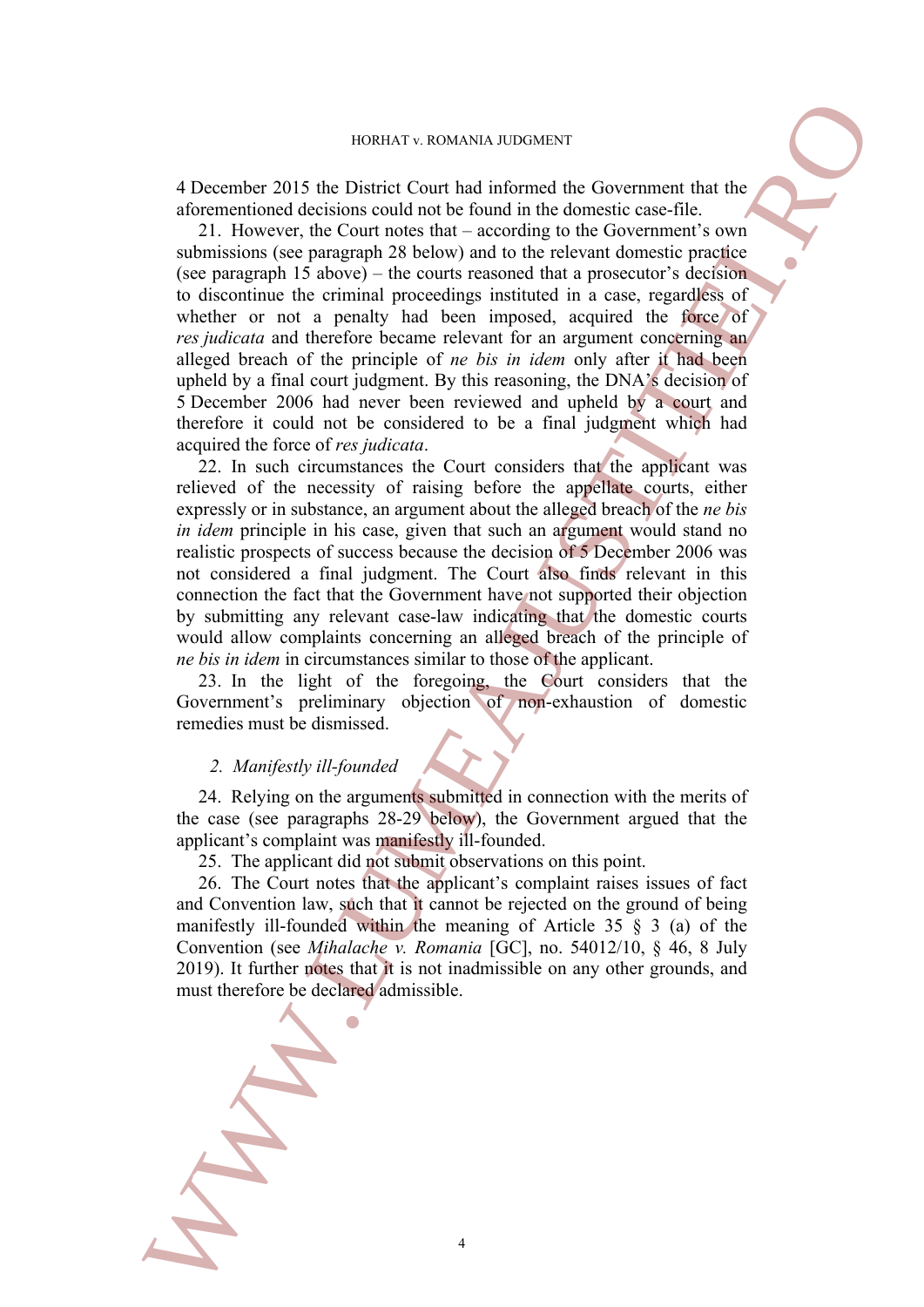## **B. Merits**

### *1. The parties' submissions*

27. The applicant argued that the decision of 5 December 2006 (see paragraph 7 above) had acquired the force of *res judicata* because it had not been challenged. Moreover, the superior prosecutor's decision to reopen the criminal proceedings (see paragraph 9 above) had not been based on new facts or circumstances coming to light and had relied on the evidence already gathered and examined by the lower prosecutor.

<span id="page-6-1"></span><span id="page-6-0"></span>28. The Government conceded that the applicant had been fined and convicted for the same offence. However, the decision of 5 December 2006 was not a final judgment which had acquired the force of *res judicata*. In accordance with the relevant domestic practice this decision would have acquired such force only after it had been approved by a court. Therefore, the decision to reopen the proceedings had not constituted the institution of a second set of criminal proceedings.

29. The superior prosecutor had had the power to review and quash the lower prosecutor's decision by relying on grounds concerning the seriousness of the offence and had not been confined to the exceptions provided for in Article 4  $\S$  2 of Protocol No. 7 to the Convention. That power of review had not been subject to a time-limit. Consequently, by not challenging the decision of 5 December 2006 before a court and by paying the fine, the applicant had accepted the possibility that the proceedings could be reopened by a superior prosecutor. In addition, under the relevant tax rules, the applicant could ask the tax authorities to reimburse the previously paid fine. B. Merits<br>
1. The parties' shownstons<br>
2. The parties' shownstons<br>
2. The parties' shownstons<br>
parametery absorption of the decision of 5 December 2006 (see<br>
parametery absorption of the applicant of the application becom

## *2. The Court's assessment*

30. The Court reiterates the principles set out in its case-law concerning the duplication of criminal proceedings (see *Mihalache*, cited above, §§ 47-49).

31. In the instant case, the Court notes that the Government have not contested that the proceedings leading to the decision of 5 December 2006 and those leading to the final judgment of 11 March 2010 (see paragraph 14 above) were criminal in nature for the purpose of Article 4 of Protocol No. 7. Moreover they have not contested that those two decisions concerned the same facts and the same accusation against the applicant.

32. Having regard to the particular circumstances of the applicant's case, the Court does not find any grounds to hold that the two sets of proceedings were not criminal in nature or that they did not concern the same facts or accusation against the applicant.

33. Therefore, it remains to be determined whether there was a

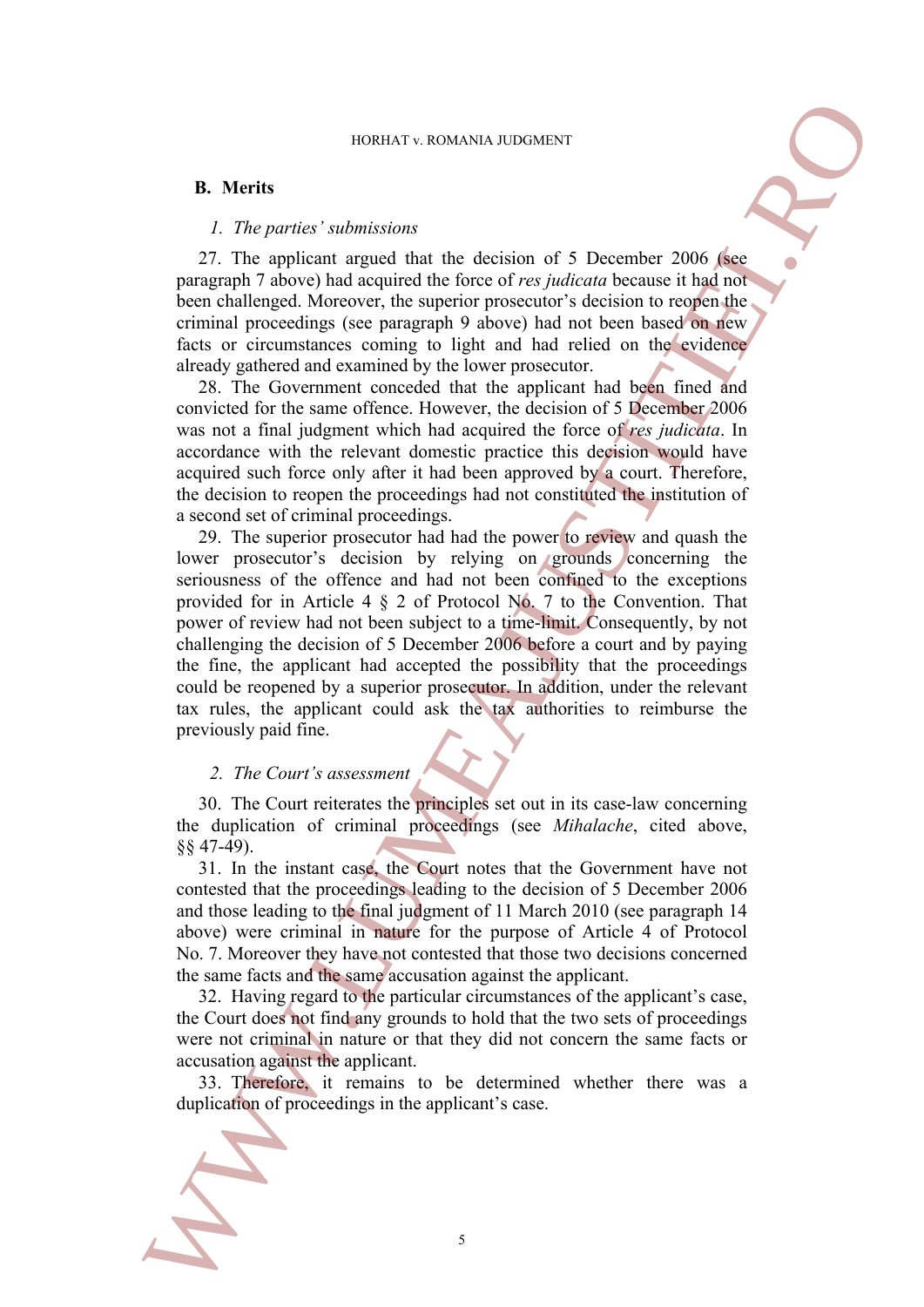34. The Court notes that it has already established that a prosecutor's decision discontinuing criminal proceedings against an applicant on the ground that the acts were not serious enough to constitute an offence, while at the same time imposing an enforceable administrative penalty on him for the acts he had committed, after the prosecutor had assessed all the circumstances of the case, entailed a "conviction" within the substantive meaning of the term (see *Mihalache*, cited above, §§ 13 and 100-01).

35. The Court observes in this connection that on 5 December 2006, after carrying out his own assessment of all the circumstances of the case on the basis of the evidence produced in the file, a prosecutor attached to the DNA discontinued the applicant's prosecution, simultaneously imposing a penalty on the applicant that had a punitive and deterrent purpose (see paragraph 7 above).

36. Such a decision became final, within the autonomous Convention meaning of the term, on the expiry of the twenty-day time-limit laid down in Article 249<sup>1</sup> of the CCP for an applicant to avail himself of the remedy provided for within that Article (see *Mihalache*, cited above, § 126).

37. In the present case, the applicant did not see it fit to avail himself of the remedy provided for in Article 249<sup>1</sup> of the CCP to challenge this decision. Even though the date on which he was notified of the prosecutor's decision is unclear, there is no doubt that he took cognisance of it, allowed the twenty-day time-limit laid down in Article 249<sup>1</sup> of the CCP to expire, and on 5 January 2007 paid the fine imposed on him (see paragraph 8 above). Since the applicant had no other ordinary remedy available to him for challenging it, the decision of 5 December 2006 had become final by the time when, on 9 August 2007, the superior prosecutor attached to the DNA exercised her discretion to reopen the criminal proceedings against the applicant (see paragraph 9 above). 2020 147 x 10x14 x 10x14 x 10x14 x 10x14 x 10x14 x 10x14 x 10x14 x 10x14 x 10x14 x 10x14 x 10x14 x 10x14 x 10x14 c good specified that a proceeding specified to the momentum content in the series of the series of the ser

38. According to the Court's case-law, a decision by a superior prosecutor to reopen proceedings concluded by a final conviction which is the result of a mere reassessment of the facts in the light of the applicable law, in the absence of emergent new or newly discovered facts or evidence or the discovery of a fundamental procedural defect concerning those proceedings, was not covered by the exceptional circumstances referred to in Article 4  $\S$  2 of Protocol No. 7 justifying a possible reopening of the proceedings (see *Mihalache*, cited above, §§ 135-37).

39. It is clear from the decision of 9 August 2007 rendered in the present case that the reopened proceedings arose from the same facts as those forming the basis of the decision of 5 December 2006. The superior prosecutor made her decision on the basis of the same case file as the lower prosecutor, no new evidence having been adduced and examined. The reopening of the case was therefore not justified by the emergence of new or

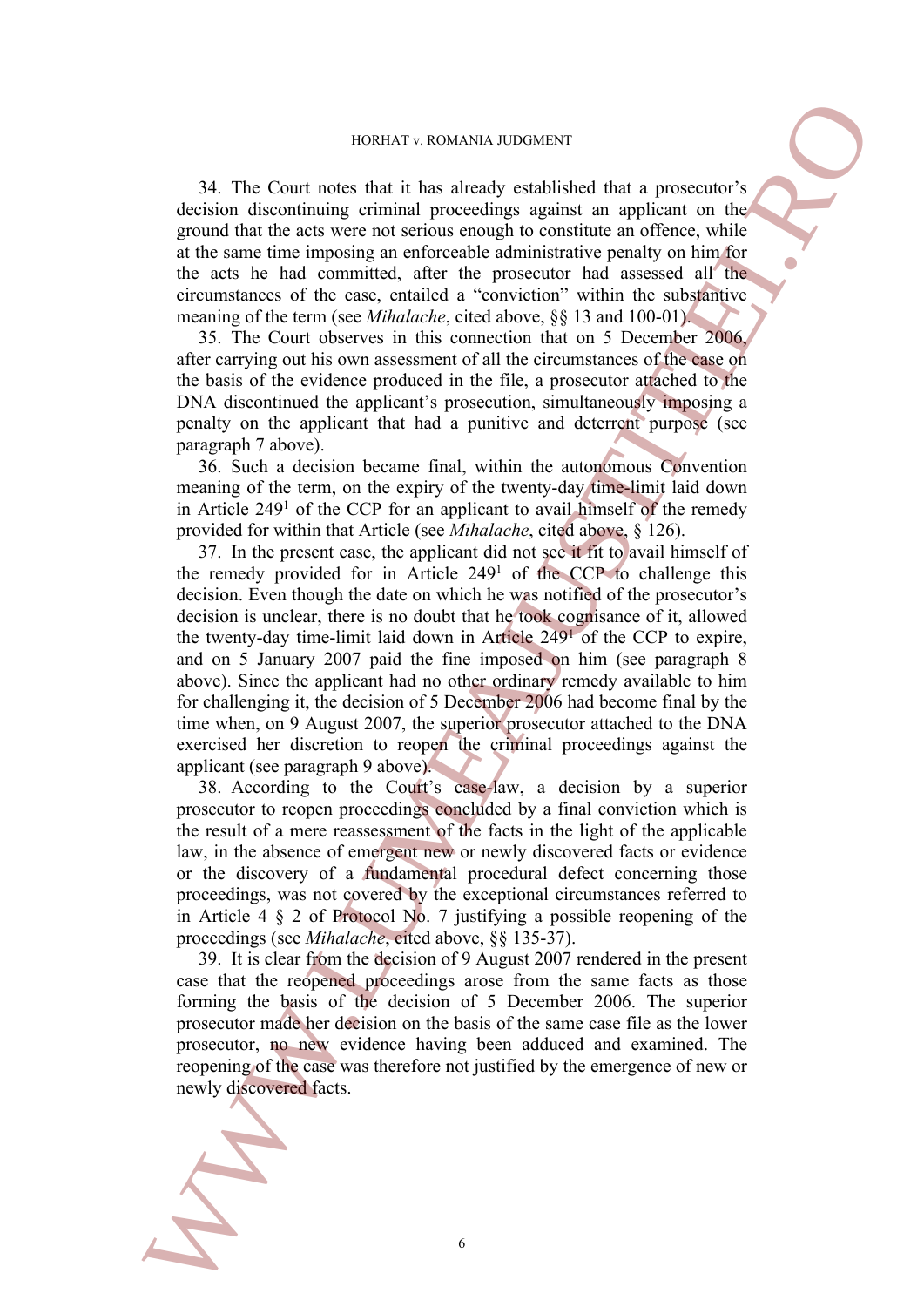40. Moreover, it appears from the decision of 9 August 2007 that the reopening of the proceedings was justified by the superior prosecutor's different assessment of the circumstances of the case, which in her view should have given rise to criminal rather than "administrative" liability on the applicant's part. However, the decision does not include any mention of any need to remedy a breach of a procedural rule or a serious omission in the proceedings or in the investigation conducted by the lower prosecutor. The reopening of the criminal proceedings was thus not justified by a fundamental defect in the previous proceedings. above). However, is appeared to the selection of 9 August 2007 that the properties of the procedure was useful to the selection of the control of the selection of the selection of the selection of the selection of the sel

41. Having regard to the foregoing, the Court takes the view that the reasons given by the superior prosecutor to justify the reopening of the proceedings on the basis of the decision of 9 August 2007 are at variance with the strict conditions imposed by Article 4 § 2 of Protocol No. 7. Therefore, the reopening of the proceedings in the instant case was not justified by the exception set out in that provision.

42. It follows that the applicant was convicted on the basis of the decision of 5 December 2006, which had become final by the time a further prosecution was triggered by the decision of 9 August 2007. Given that none of the situations permitting the combination (see *A and B v. Norway* [GC], nos. 24130/11 and 29758/11, §§ 112-34, 15 November 2016) or reopening of proceedings arose in the present case, the Court concludes that the applicant was tried twice for the same offence, in breach of the *ne bis in idem* principle*.*

43. The Court's conclusion is not prejudiced by the fact that the applicant did not ask the tax authorities for a reimbursement of the paid fine (see paragraph 8 above).

44. There has accordingly been a violation of Article 4 of Protocol No. 7 to the Convention.

## II. APPLICATION OF ARTICLE 41 OF THE CONVENTION

#### 45. Article 41 of the Convention provides:

"If the Court finds that there has been a violation of the Convention or the Protocols thereto, and if the internal law of the High Contracting Party concerned allows only partial reparation to be made, the Court shall, if necessary, afford just satisfaction to the injured party."

#### **A. Damage**

46. The applicant claimed RON 18,200 (EUR 4,700) in respect of pecuniary damage for lost benefits between October 2010 and 2016 following his removal from the position of local councillor after his conviction by the final judgment of 11 March 2010 (see paragraph 14

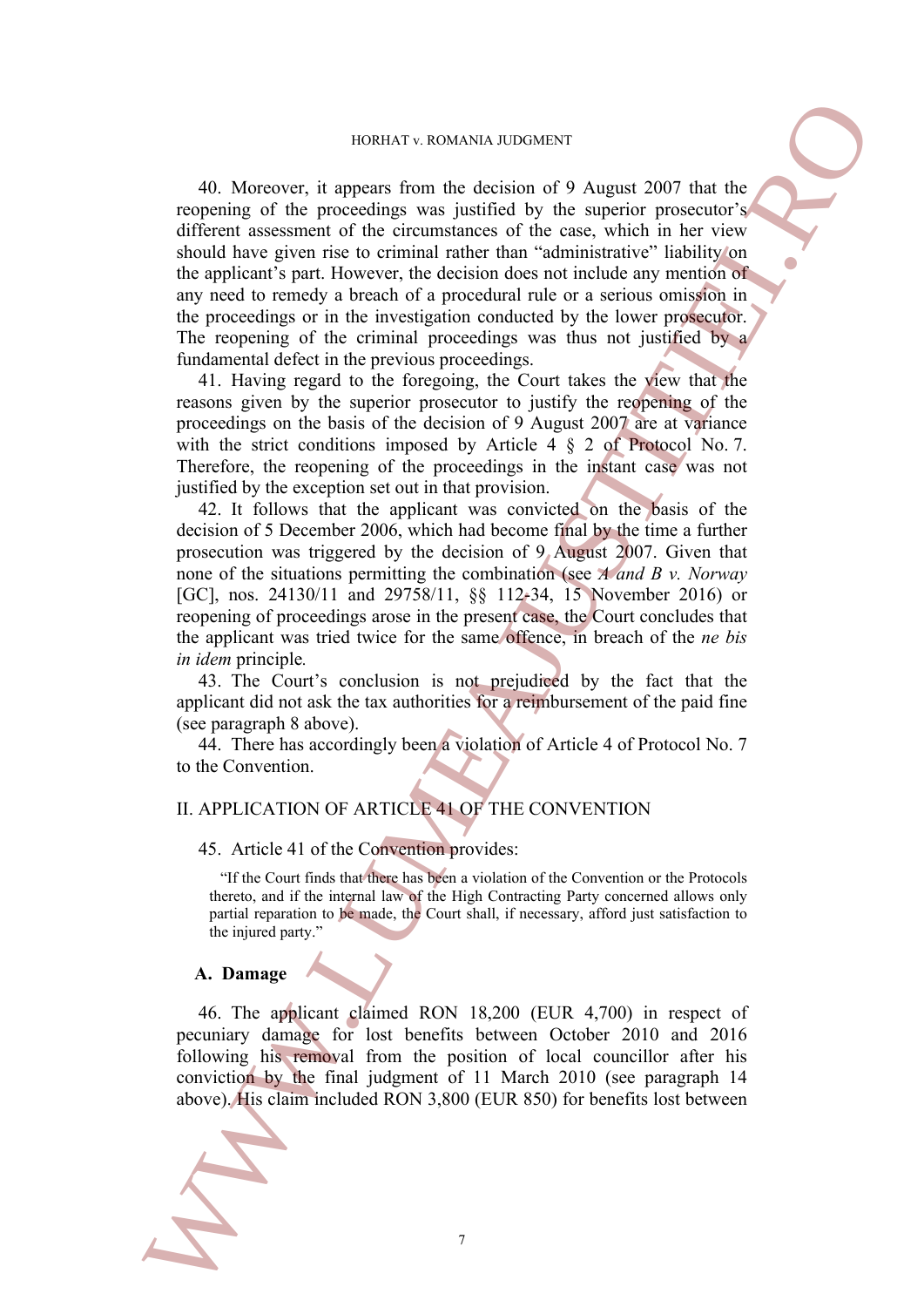October 2010 and May 2012 and the rest was for benefits lost between May 2012 and 2016. He submitted his income statements for June 2009 and April 2012, which attested that in June 2009 he was working as a local councillor and that in 2008 he had a salary income of RON 2,000 (EUR 550). His salary income increased significantly in 2011.

47. The applicant also claimed EUR 20,000 in respect of non-pecuniary damage for physical and mental suffering experienced because of his conviction. He submitted medical documents attesting that in 2011 he had been hospitalised for a number of illnesses.

48. The Government acknowledged that a clear link existed only between the applicant's conviction of 11 March 2010 and his removal from office between October 2010 and May 2012. In any event, the applicant failed to prove his actual income as a local councillor prior to his conviction. Also, according to the Court's case-law the applicant was not entitled to compensation for loss of earnings as long as he had been employed after his removal from office and his income had increased.

49. The medical documents did not prove a connection between the applicant's conviction and the alleged non-pecuniary damage. The mere finding of a violation was sufficient just satisfaction for him in this regard, considering that in the case of a violation being found by the Court the applicant would be able to seek a revision of the judgment delivered in his case under Article 465 of the CCP and compensation if subsequently acquitted.

50. The Court notes the Government's acknowledgement of a clear link between the applicant's conviction of 11 March 2010 and his removal from office between October 2010 and May 2012. However, given the available evidence, the exact amount of the actual benefits the applicant would have been entitled to for working as a local councillor between October 2010 and 2016 remains unclear. Moreover, it does not seem that he was unemployed or without income over the relevant period of time or that his benefits would have exceeded the income he actually earned following his removal from office. The Court, therefore, rejects the applicant's claim for pecuniary damage (see, *mutatis mutandis*, *Thlimmenos v. Greece* [GC], no. 34369/97, § 67, ECHR 2000-IV). 1932/147 × 1930/147 × 1930/147 × 1930/147 × 1930/147 × 1930/147 × 1930/147 × 1930/147 × 1930/14 × 2012 × 2022 × 2022 × 2022 × 2022 × 2022 × 2022 × 2022 × 2022 × 2022 × 2022 × 2022 × 2022 × 2022 × 2022 × 2022 × 2022 × 202

51. As regards the applicant's claim for non-pecuniary damage, the Court considers that, even assuming that the applicant would be able to seek a revision of the domestic judgment delivered in his case under Article 465 of the CCP, a mere finding of a violation by the Court is insufficient to compensate the applicant for the sense of injustice and frustration which he must have felt on account of the reopening of the proceedings (see *Mihalache*, cited above, § 148). Making its assessment on an equitable basis, the Court therefore awards the applicant EUR 5,000 in respect of

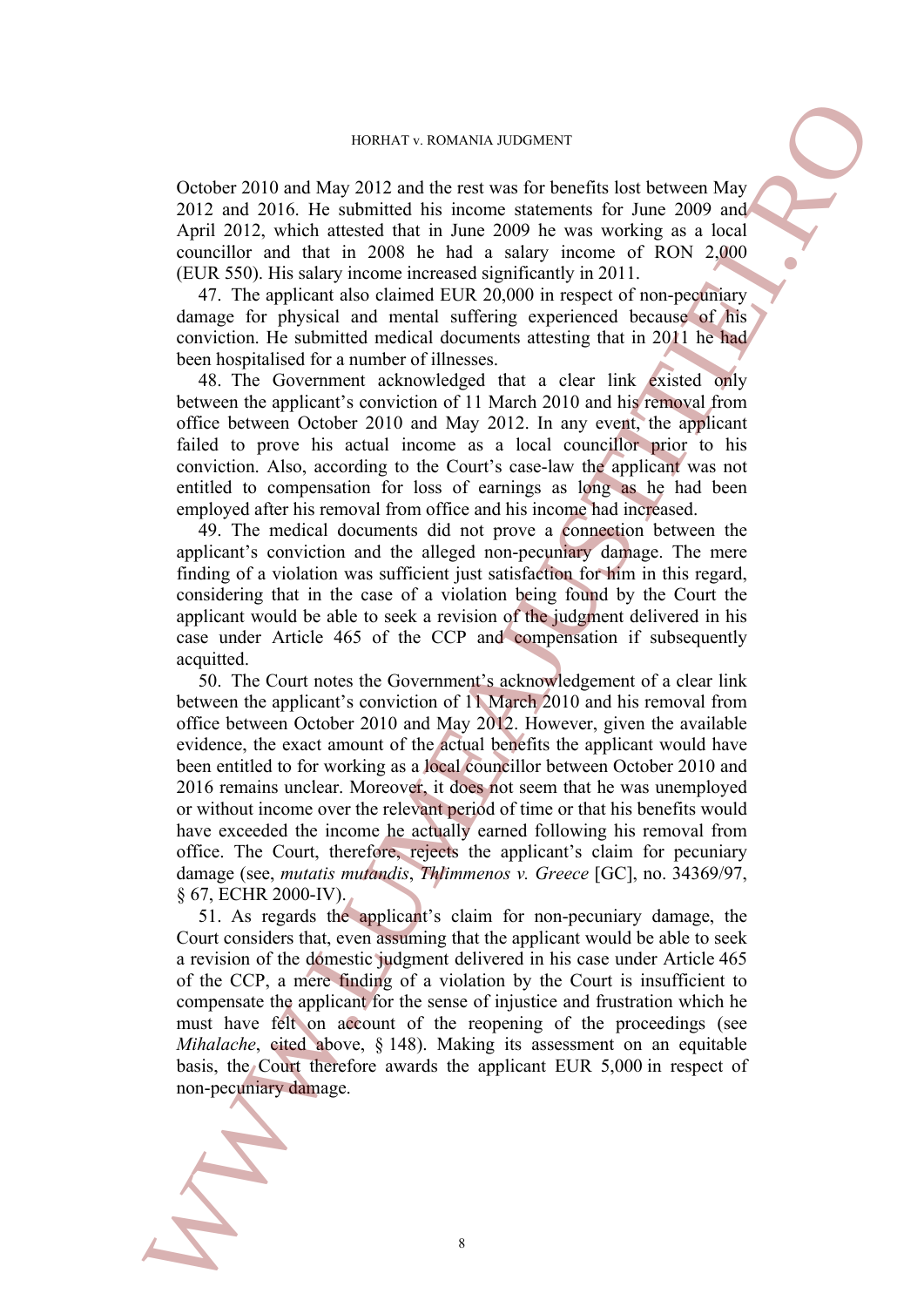## **B. Costs and expenses**

52. The applicant also claimed RON 7,000 (EUR 1,570) for the costs and expenses incurred before the domestic courts. He submitted three receipts attesting to the payment of the aforementioned amount to his lawyer during the period from March 2008 to March 2010.

53. The Government argued that the applicant's claim was excessive and not fully substantiated.

54. According to the Court's case-law, an applicant is entitled to the reimbursement of costs and expenses only in so far as it has been shown that these have been actually and necessarily incurred and are reasonable as to quantum. In the present case, regard being had to the documents in its possession, the violation found and the above criteria, the Court considers it reasonable to award the applicant the sum of EUR 1,570 covering the costs and expenses incurred before the domestic courts. **BORMATA ROWER CONTIFICITS** (2) The applicant period plus three period plus three period plus three period plus three period plus three percentage points; We are the definite of the state of the state of the state of the

## **C. Default interest**

55. The Court considers it appropriate that the default interest rate should be based on the marginal lending rate of the European Central Bank, to which should be added three percentage points.

# FOR THESE REASONS, THE COURT, UNANIMOUSLY,

- 1. *Declares* the application admissible;
- 2. *Holds* that there has been a violation of Article 4 of Protocol No. 7 to the Convention;
- 3. *Holds*
	- (a) that the respondent State is to pay the applicant, within three months, the following amounts, to be converted into the currency of the respondent State at the rate applicable at the date of settlement:
		- (i) EUR 5,000 (five thousand euros), plus any tax that may be chargeable, in respect of non-pecuniary damage;
		- (ii) EUR 1,570 (one thousand five hundred and seventy euros), plus any tax that may be chargeable to the applicant, in respect of costs and expenses;
	- (b) that from the expiry of the above-mentioned three months until settlement simple interest shall be payable on the above amounts at a rate equal to the marginal lending rate of the European Central Bank